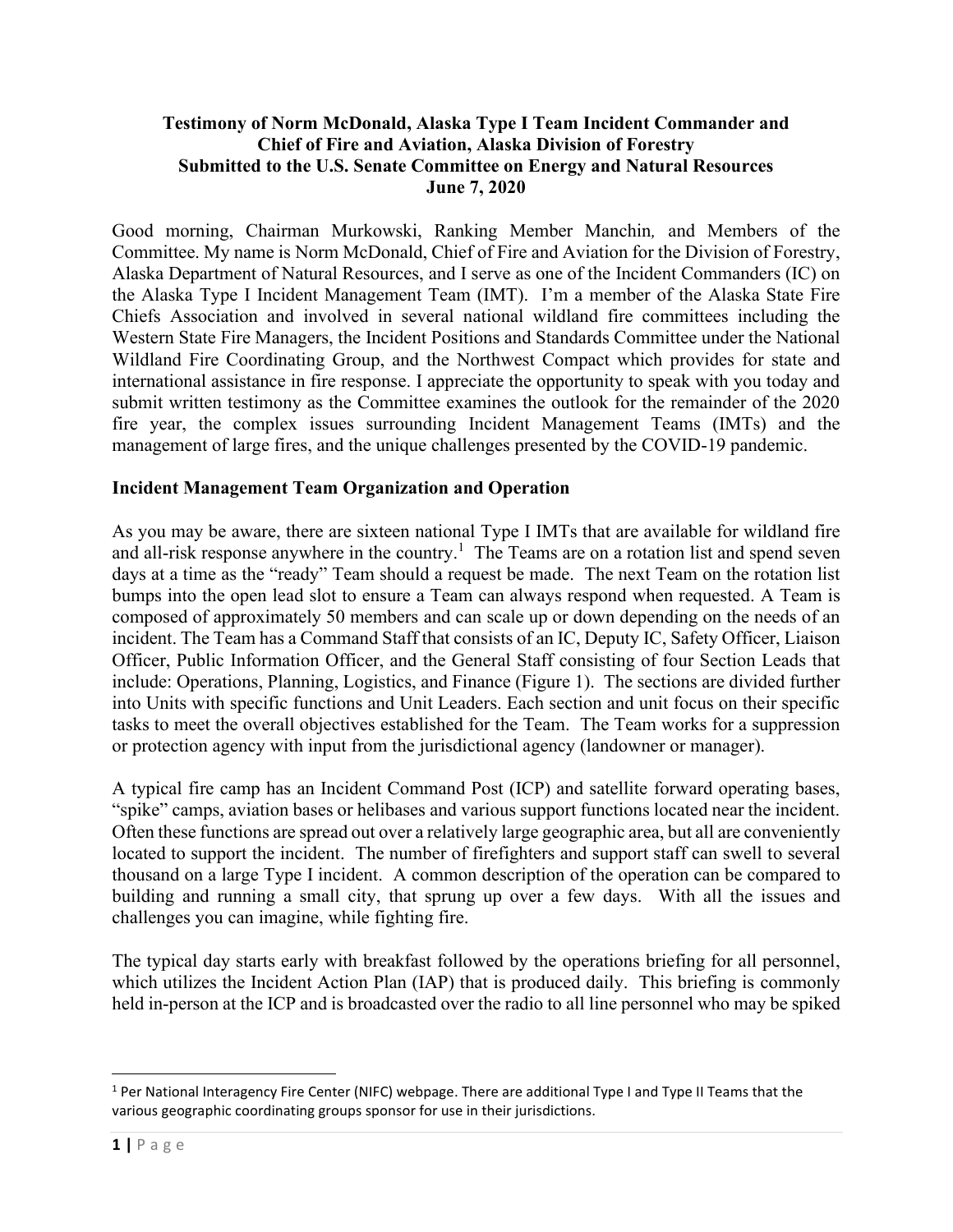

*Figure 1. Basic Incident Command Team structure.*

at various locations on the fire. A mid-morning there is a cooperator meeting at the ICP that is attended by local government, fire departments, sheriff departments, utility companies, agency administrators and other key partners in the response. Operations on the fire are ongoing and many incidents run a day shift and night shift. Dinner is usually provided in camp and this is another high-risk period for the gathering of many personnel. Public meetings are held as needed, and usually are attended by many people from local communities.

The overlay of the COVID-19 pandemic on this environment creates many new challenges to everything we do, and I'd like to describe some of the concerns that Teams from around the country have been identifying, discussing and encountering as the fire season unfolds.

# **Resource Mobilization Concerns**

Before a Team can engage on a large fire, they need resources, and the mobilization of resources from around the country is a concern. The Incident Command System (ICS) works well in normal times to draw resources from areas of the country not experiencing fire activity, to locations where they are needed. Even with the mitigation measures that have been developed and put in place, mobilization will not be as prompt as in years past. Resources (crews, equipment, single resource staff) move by both road and air, and each of these methods present their own challenges. To help maintain social distancing, the National Interagency Coordination Center (NICC) jet may only transport three 20 person crews at a time as opposed to the normal five. In 2019, Alaska brought 122 crews to the state during a very active fire year. To move the same number of crews into the state this year, 16 more jet trips would be needed to accomplish the task! NICC should consider putting a second jet on contract to help facilitate crew and personnel movement nationwide. 2

<sup>&</sup>lt;sup>2</sup> NICC has actively been discussing adding a second contract jet to facilitate crew and personnel movement and will have a second jet on Call When Needed (CWN) contract by the same vendor if needed.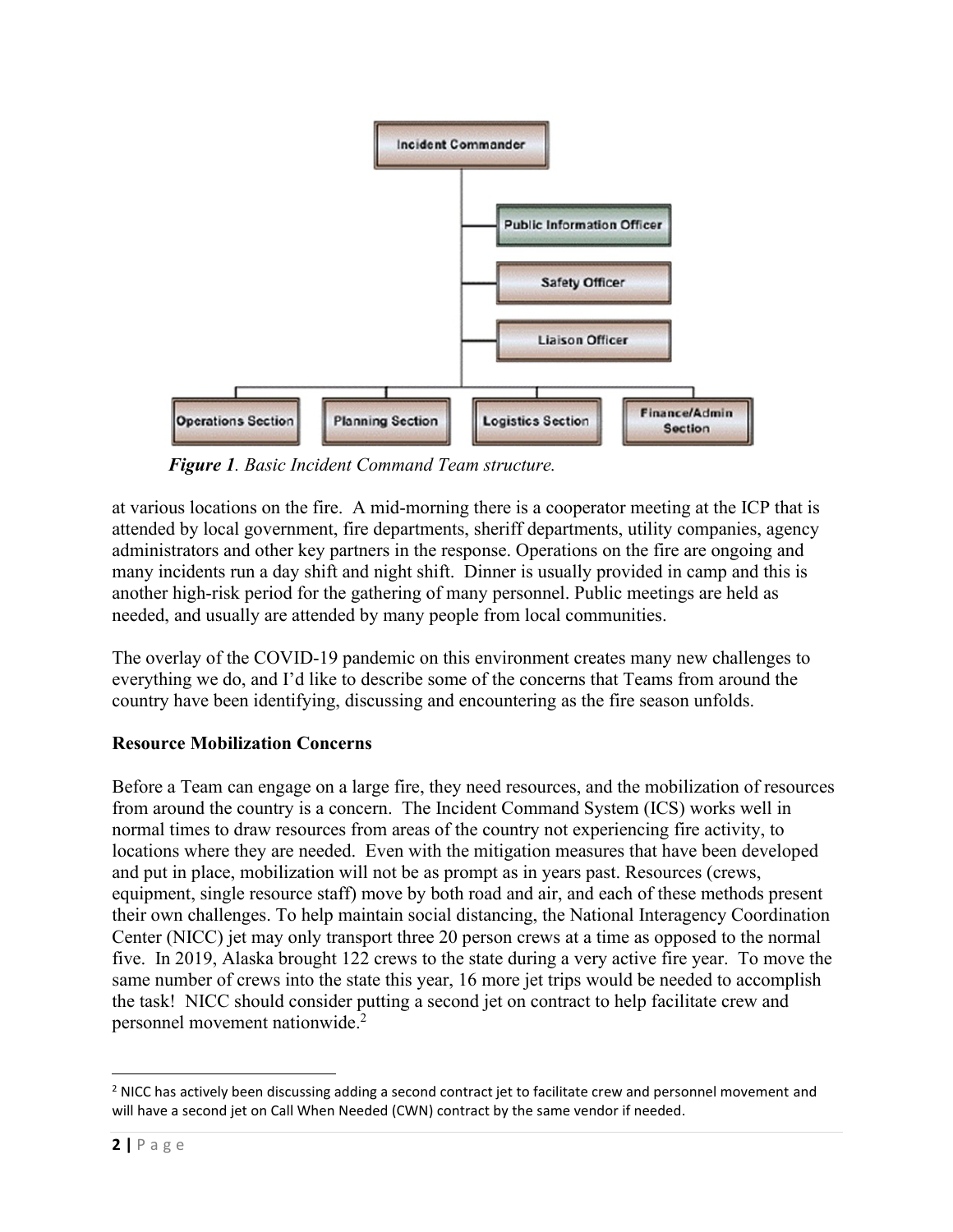A similar concern for Team mobilization is also present. Many IMTs depend on retired fire staff to fill a portion of their rosters, and there is uncertainty if this higher risk demographic will fully participate this year. Participation will likely depend on the location of the deployment, and if it is a high-risk location for COVID-19. Many may opt out and not be available for an assignment. This would degrade Team capabilities if replacements are not available and there is a short supply of qualified and experienced staff for many functions.

Suppression agencies also depend on local cooperator assistance, but some fire department are keeping a tight hold on their staff and there is concern that this workforce will not be allowed to mobilize as freely compared to previous years. Along these same lines, most agencies are practicing the "family unit" concept with crews and modules to limit staff exposure. While this is a good concept, it can be practiced too aggressively and limit the mobility and availability during times of high fire activity or large incidents. No one mitigation measure is enough or the right one every time, and a full range of mitigation protocols will be required to help address these concerns and to ensure resources are available.

To this point, testing is still not widely available in all locations, but it can be an important part of an overall mitigation strategy. In Alaska, all incoming personnel are being asked to take a COVID-19 test upon arrival. For federal employees, this is voluntary, but an expectation memo is attached to each resource order outlining the expectation along with other mitigation measures that are being employed. Testing occurs at either of the two major jetports upon arrival, and results are available in 24-48 hours. The incoming staff are asked to quarantine at their billets until test results are provided. Provisions have been made for urgent demands for resources on the fireline, a test still occurs, but staff deploy as needed. Any positive results will be notified and subsequently isolated and cared for while contact tracing occurs.

Alaska is fortunate to have a turn-key testing arrangement in place that was developed by our state Health and Social Services (HSS) agency and the Unified Command Team that Alaska has deployed to address COVID-19 in the state. This service will also assist with any COVID-19 cases in the fire ranks and will transport, care for, isolate, house and feed any firefighters that come down with COVID-19 while on assignment in Alaska. The medical unit on the fire will provide initial care and transport to a handoff location while following all Personal Protective Equipment (PPE) and related protocols. This is a unique arrangement, but it will help to allow Teams to stay focused on what they know best, fighting fire, while third party medical units care for staff infected with COVID-19. These services are provided at no cost to the sending agencies.

At the national level, the National Wildfire Coordination Committee (NWCG), Emergency Medical Committee has recently published the Medical Unit COVID-19 Concept of Operations Plan to help provide a baseline of information and protocols for addressing this topic.<sup>3</sup> Individual jurisdictions can further refine this approach to meet their local needs and capabilities.

<sup>&</sup>lt;sup>3</sup> A copy of this document is available at this link: [https://www.nwcg.gov/committees/emergency](https://urldefense.com/v3/__https:/www.nwcg.gov/committees/emergency-medical-committee/medical-unit-covid19-cop__;!!J2_8gdp6gZQ!-UtSG83xr67BzwI3j8x_YQf04zrCVkawRUkinSl4Yx4A_iZKKZ62_JSnpuM7FAsy2PSu$)[medical-committee/medical-unit-covid19-cop](https://urldefense.com/v3/__https:/www.nwcg.gov/committees/emergency-medical-committee/medical-unit-covid19-cop__;!!J2_8gdp6gZQ!-UtSG83xr67BzwI3j8x_YQf04zrCVkawRUkinSl4Yx4A_iZKKZ62_JSnpuM7FAsy2PSu$)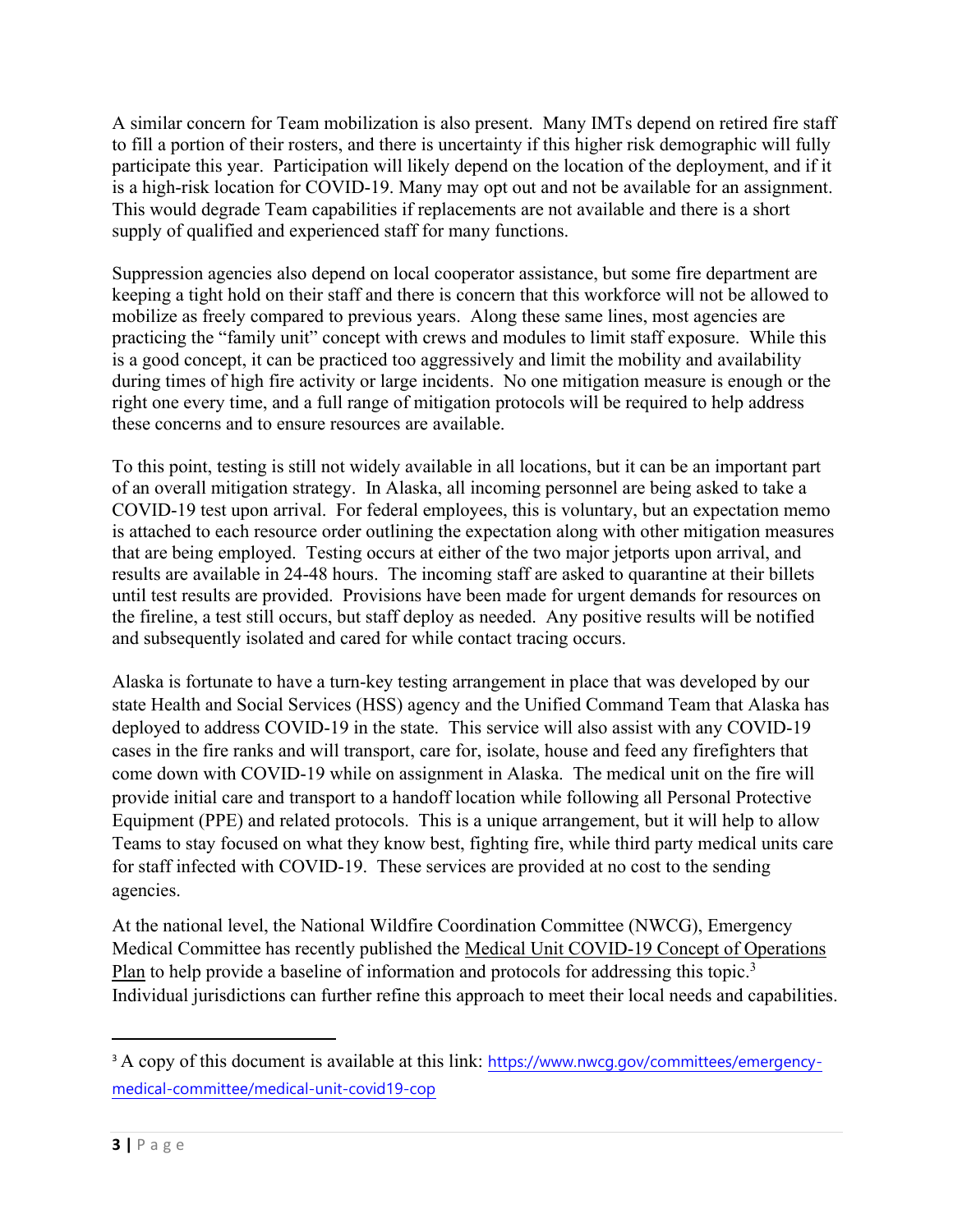#### **Incident Management Concerns**

Aside from the mobilization topics, there are specific concerns at the incident level that also need discussion. Here is a running list of some of the most common topics and is by no means a complete list:

- PPE- availability and use
- Team In-Coming and Out-Going Briefings
- Personnel Check-In/Out at the incident upon arrival and departure
- Camp Life- sleeping areas, feeding, common use facilities
- Vehicle and Aviation Use- fixed-wing and helicopter
- Operations Briefing
- Cooperator and Public Meetings

Mr. Geissler's oral and written testimony, on behalf of the National Association of State Foresters, provides a full discussion of the guidance documents developed at the national level to assist local geographic areas, Teams, and suppression agencies. The goal of this effort was to provide common operating recommendations and protocols that could be further refined to meet specific circumstances and needs of agencies around the country. In Alaska, this work complemented our own efforts to develop more detailed plans and protocols for our specific work environments. My agency established an internal "short" IMT to develop these plans and documents, including a webpage to provide staff and incoming resources a ready list of up-todate information concerning our approach to COVID-19.<sup>4</sup> I'd encourage members and staff to visit the site. It is a good one-stop place to find very timely and usable information including the Division of Forestry COVID-19 Handbook<sup>5</sup> (Figure2).

#### **Incident Management Mitigations and Protocols**

Each of the items listed above have been addressed through several different methods which may include: Mitigation Plans, Standard Operating Procedures (SOPs), Best Management Practices (BMPs) and/or Protocols and Continuity of Operations Plans (COOPs). Briefly, here are some of the current mitigations for each of the listed items above, and it should be noted, this is not a complete list of measures:

- Currently the availability of PPE has improved in most locations. The fire caches have been procuring supplies, and training for use has been developed and provided. Many situations will allow the use of cloth masks as opposed to N-95 medical grade masks. These higher-grade masks will be used only in specific situations and in medical response.
- In some situations masks will not be practicable, such as on the fireline in certain circumstances, but when in vehicles, aircraft or other close quarters, they should be worn unless there is an overriding safety concern, such as clear communication over flight

<sup>4</sup> Alaska Division of Forestry COVID-19 Response Tools:<http://forestry.alaska.gov/covid>

<sup>5</sup> Division of Forestry COVID-19 Handbook: [http://forestry.alaska.gov/Assets/pdfs/covid/DOF%20COVID-](http://forestry.alaska.gov/Assets/pdfs/covid/DOF%20COVID-19%20Handbook_version%204.pdf)[19%20Handbook\\_version%204.pdf](http://forestry.alaska.gov/Assets/pdfs/covid/DOF%20COVID-19%20Handbook_version%204.pdf)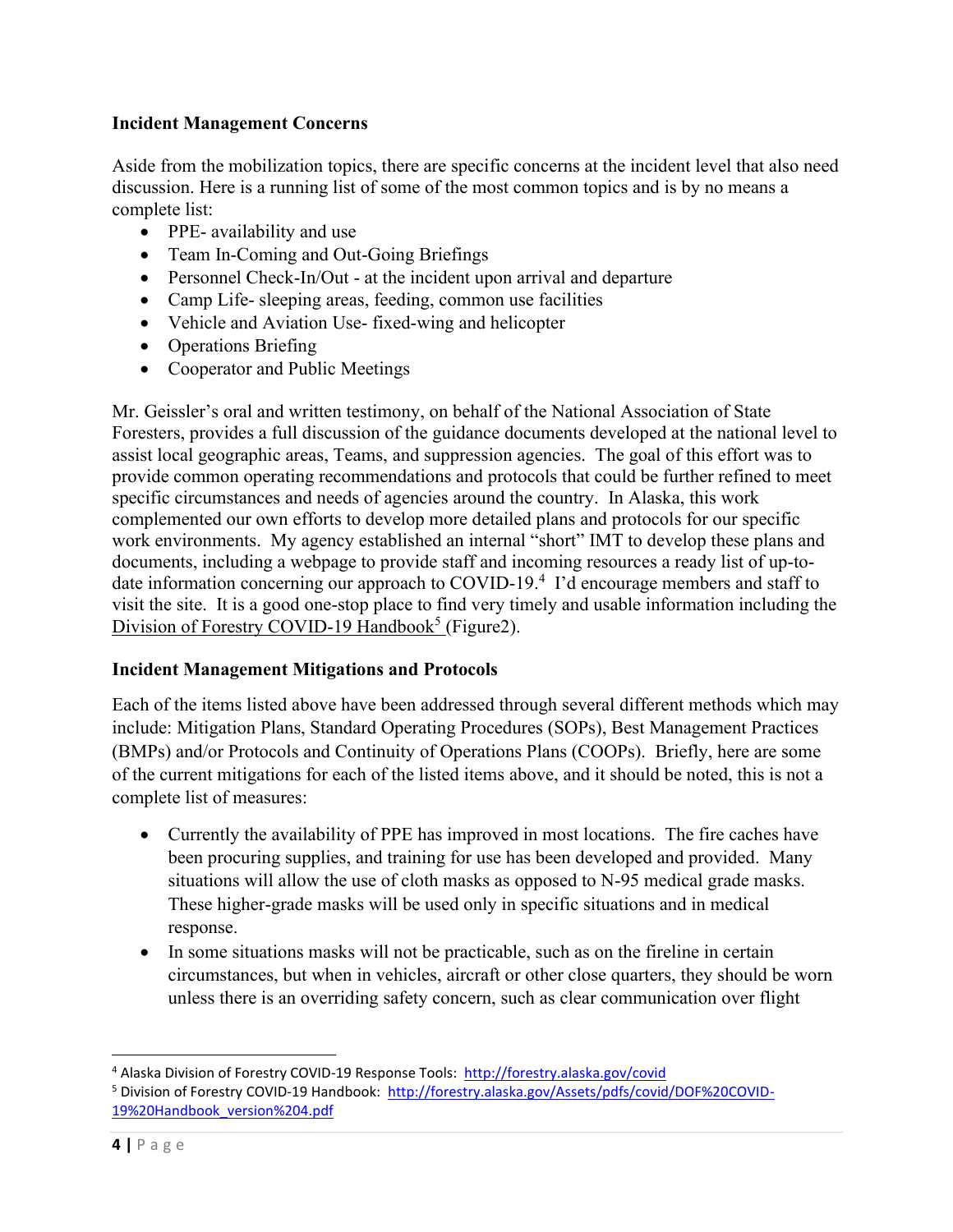intercoms or radios. Each situation will need personnel to use their judgement and training to determine the best actions for the situation.



*Figure 2. DOF COVID-19 Handbook Cover*

- In and Out briefings for Teams will be conducted using Microsoft Teams or other similar virtual meeting platforms to limit contact. Documents such as the Delegation of Authority, Leaders Intent and the Wildland Fire Decision Support System planning tool can be communicated and signed electronically. When in-person meetings are needed, social distancing and appropriate use of PPE should occur.
- Checking in/out of incidents can also be accommodated via remote methods and will limit contact between personnel.
- Camp management has several challenges but spacing out staff and resources will be a key method for limiting contact outside of "family units". Sleeping areas will be spread out, individual tents and the use of more spike camps will be utilized to keep staff from congregating in base camps or the ICP area. Food vendors will provide meals in single serve containers and the standard mess tent area will not be used. Units will eat as family groups and practice appropriate protocols for hygiene and social distancing. Extra wash stations and shower units will be provided where feasible.
- The various types of meetings that occur daily will use a variety of protocols to reduce person-to-person gatherings. Many public meetings are already webcasted live, and various social media platforms will be utilized to provide timely and accurate information. The daily morning briefing can be webcasted, broadcasted on the radio net